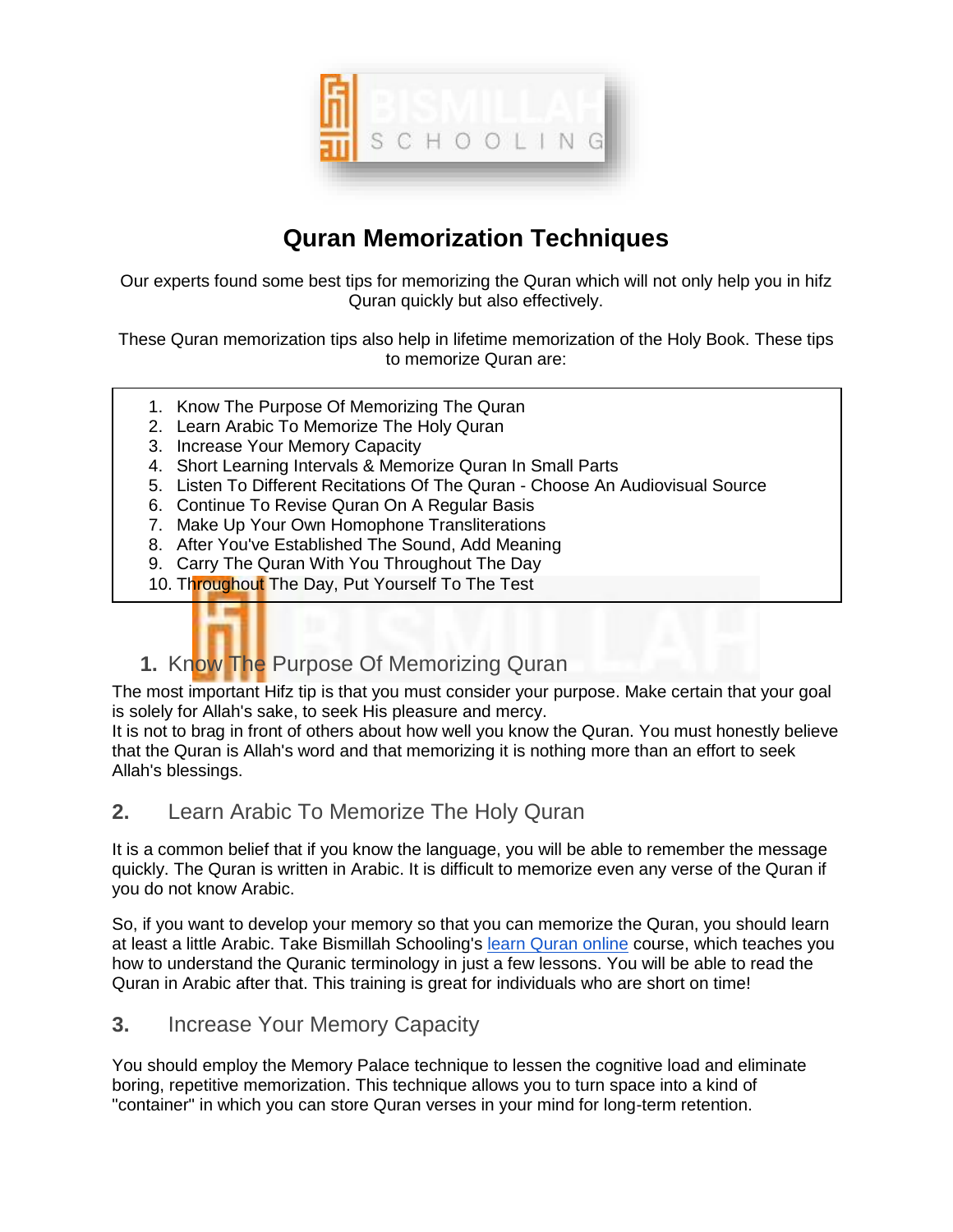

The majority of people are unable to memorize a text such as the Quran without the aid of a Memory Palace. The good news is that you can use any space in your home with strong phonetic pronunciation.

#### **4.** Short Learning Intervals & Memorize Quran In Small Parts

Another one of the best hifz quran tips is memorizing the Holy Quran in short intervals. It is ideal to concentrate your efforts for short periods of time. Taking classes that are only a few hours long is more effective than taking classes that are several hours long.

Pushing your limits when it comes to memorizing the Holy Quran is not a good idea. Rather than learning and memorizing for hours at a time, you should separate your memorizing sessions into distinct periods.

Some experts recommend 15 to 30 minute online Quran study sessions, while others recommend 30 to 45 minutes.

In light of these experts' recommendations, Bismillah Schooling offers 12 to 20 30- to 45 minute Quran memorization courses every month to assist students in learning brief surahs online.

**5.** Listen To Different Recitations Of The Quran - Choose An **Audiovisual Source** 

Listening to different recitations of the Quran can help you memorize its verses. Repeatedly listening to the same ayahs will imprint them in your mind and make them easy to recall.

When listening to the Quran, make sure it's visible and audible. Different people react to information in different ways, so finding a source that works for you may take some time.

Choose an audio recording of a Qari reciting the Quran and listen to it during the day or before going to bed. You will become more familiar with the passages and your ability to memorize the Quran will improve.

#### **6.** Continue To Revise Quran On A Regular Basis

When it comes to memorizing information, revision is crucial. Similarly, when it comes to learning the Surahs, revision is crucial.

Continue to revise the Quran on a regular basis to ensure you don't forget anything. It is one of the most important tips to Hifz Quran effectively.

The majority of people have difficulty recalling verses that they have memorized. The main cause is that they do not pay attention to their revision.

Remember that if you don't revise the verses, remembering them will be extremely impossible. If you want to learn how to memorize surahs quickly, don't just memorize the new verses. Take a day off to review all you've learned thus far.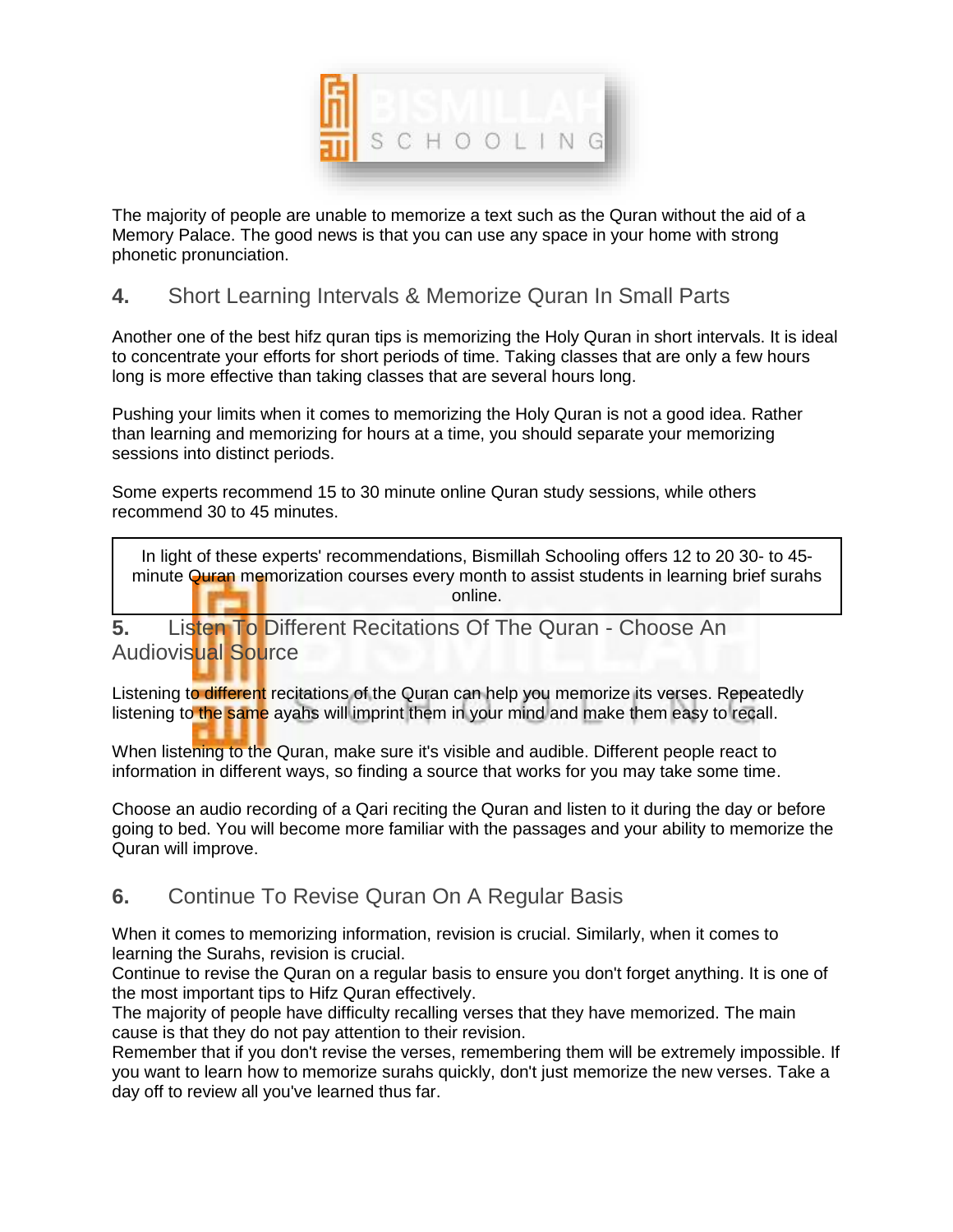

### **7.** Make Up Your Own Homophone Transliterations

Many English transliterations of the Quran can be found online for free. However, memorizing from these can be a real pain. You can add the chore of mastering the Arabic transliteration rules if you like.

### **8.** After You've Established The Sound, Add Meaning

You can skip this step if you already know Arabic. However, if you don't, I strongly advise you to concentrate on Arabic first, then add the English meaning.

While memorizing the Quran, add meaning in your language so that you can memorize it in no time. These meanings keep the Quran's words in your mind for a long time. So establishing the meaning of the words helps you in Quran memorization effectively.

#### **9.** Carry The Quran With You Throughout The Day

Carrying the Quran on your phone will help you to memorize it throughout the day. You can memorize it whenever you get the time in your daily routine.

Such a habit will help you in multiple Quran memorization revisions. And when it comes to memorizing information, revision is crucial. Similarly, when it comes to learning the Surahs, revision is crucial.

The majority of people have difficulty recalling verses that they have memorized. The main cause is that they do not pay attention to their revision.

Remember that if you don't revise the verses, remembering them will be extremely impossible. If you want to learn how to memorize surahs quickly, don't just memorize the new verses. Take a day off to review all you've learnt thus far.

#### **10.** Throughout The Day, Put Yourself To The Test

You should put yourself to the test by writing what you've memorized by hand in order to encourage active recall. This is another excellent method for accelerating the memorizing process.

Whether you've learned multiple lines or only one, it's critical to test as often as possible. The testing procedure will also assist you in correcting any mistakes you may have made. You can test during this downtime, just as you can infuse more of the Quran while on breaks or riding the bus. It's far preferable to wasting time.

## Contact Us

For Quran memorization, [Contact us](https://bismillahschooling.com/contact/) by using one of the methods listed below to finalize the Quran memorization Course for such learning.